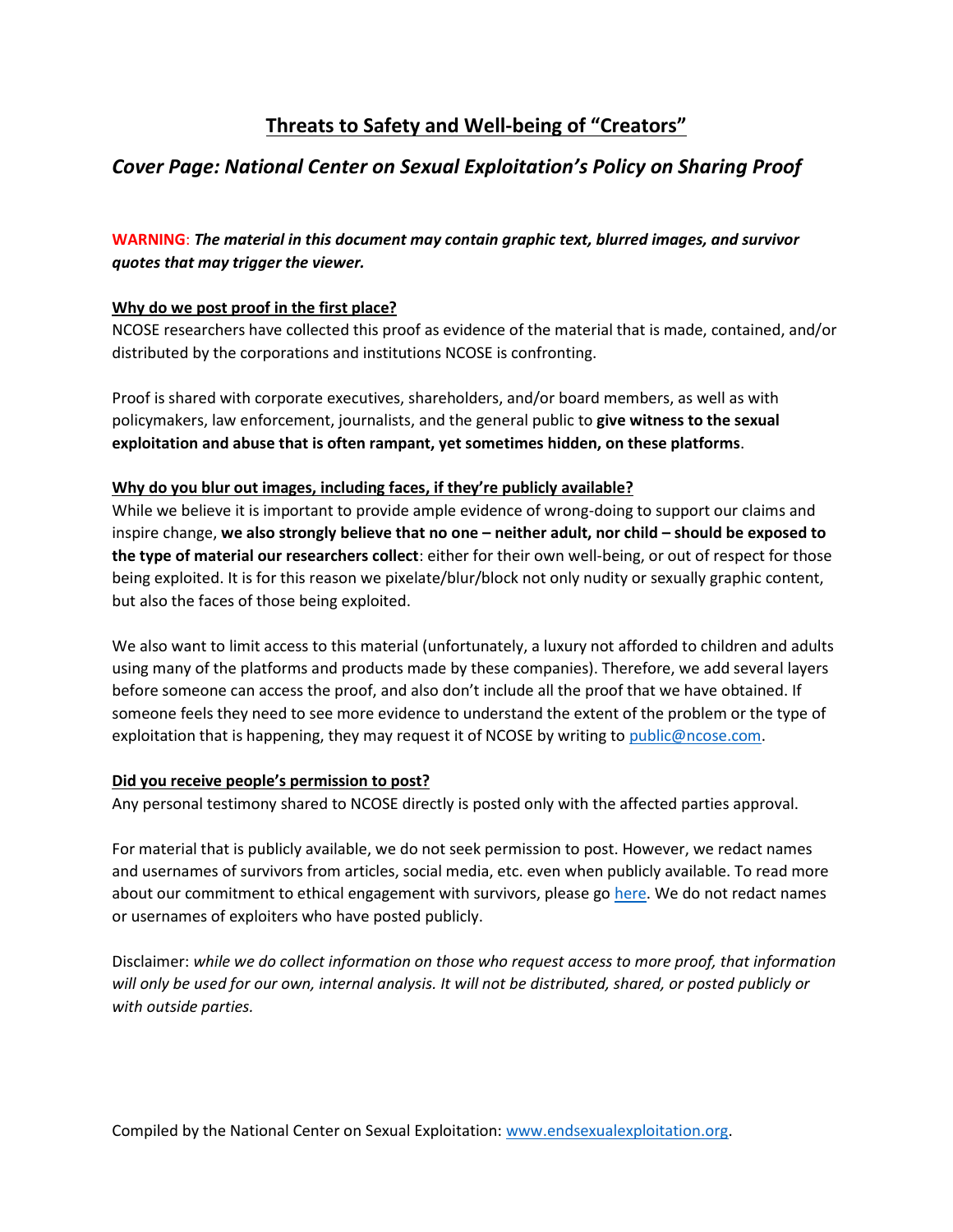While some claim OnlyFans is safe and harmless because it doesn't require physical contact with sex buyers, this is far from true. Numerous creators have testified to the harms they experienced – including doxing, stalking, and physical threats from subscribers; financial exploitation by subscribers and the OnlyFans business itself; mental health harms; and more. One survivor was tragically murdered by a subscriber.

- [Popular OnlyFans Creator Mercedes Morr Killed in Murder-Suicide \[VIDEO\],](https://eurweb.com/2021/09/01/popular-onlyfans-creator-mercedes-morr-killed-in-murder-suicide-video/) September 2021, Eurweb
	- o "Instagram model and popular OnlyFans creator Miss Mercedes Morr (born Jenae Gagnier) was murdered over the weekend by a crazed fan."
	- $\circ$  "Gagnier was strangled and suffered a traumatic concussion, the Fort Bend County Medical Examiner confirmed. Her death has been ruled a homicide."
	- $\circ$  "Mark found his daughter dead at the bottom of the staircase, and her killer upstairs in the kitchen with a knife in his neck. Investigators say he stabbed himself and scribbled rambling messages on the wall… According to reports, the writings were confessions and apologies and love notes for Jenae — who he did not know personally."
- "[Under the Skin of OnlyFans](https://www.bbc.com/news/uk-57269939)", July 2021, BBC
	- $\circ$  "She says that last summer, a male subscriber threatened violence after she declined to have sex with him - and sent messages to her OnlyFans account, including:

*"I know where you live.*

*"I'm going to hunt you down.*

*"I'm going to kill your children.*

*"I'm going to rape you.*

*"I'm going to make your husband watch me as I hurt you, then I'm going to kill you.*

*"I hope all of your family get Covid and die."*

When Victoria-May reported these threats, OnlyFans said "rude messages" did not violate its guidelines and the subscribers' account would not be removed. But as the company takes 20% of earnings, she feels it has a duty to take action."

 $\circ$  "This was the experience of Bell, a 23-year-old model from Manchester, who says she was harassed by a fan last year who was requesting extreme content in return for tips.

"It got very intense, so I decided to cut it off after six months," she recalls. "And they reacted quite badly to that - it was obsessive, obsessive behaviour.

"They were stalking me over multiple accounts, watching me through my friends' stories on Instagram, they had quite a lot of me, so I was worried that they could use this against me."

Compiled by the National Center on Sexual Exploitation: [www.endsexualexploitation.org.](http://www.endsexualexploitation.org/) Bell reported the fan to OnlyFans three times and she says the site later advised blocking him. But he continued to sign-up to her page using multiple new accounts."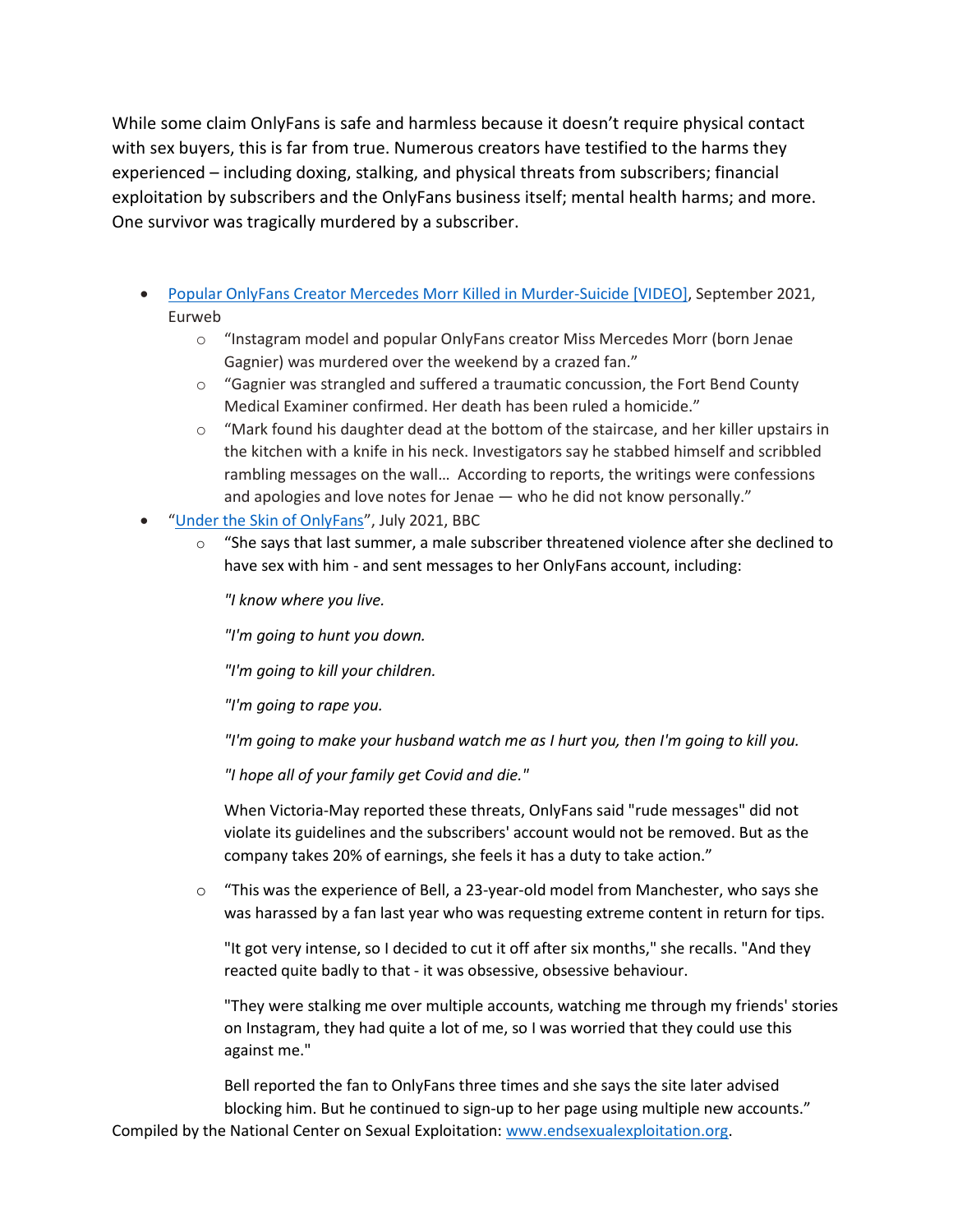- $\circ$  "Some told the BBC their photos had been maliciously sent to family members, or that they had been blackmailed into sharing nudes for free or told they would be made public."
- ["OnlyFans Isn't Just Porn ;\)"](https://www.nytimes.com/2021/05/18/magazine/onlyfans-porn.html), May 2021, New York Times
	- $\circ$  OF creators are at increased risk of being doxed or facing consequences IRL for their work on the platform
	- $\circ$  "Non-sex workers tend to see online work as categorically safer than in-person work, but it's more accurate to say that online work entails different types of threats. The New York Post's December outing of a local paramedic as an OnlyFans creator is one example of how senselessly cruel (and high-profile) consequences can be; the woman was a private citizen whose actions were of no discernible public interest, yet the paper elected to devote an entire article to her legal name, pictures and social media handles. Stigma against sex workers remains an injurious force, and being already out doesn't inure one from familial strife or social conflicts. One sex worker I spoke with who lives alone had a "fan" show up at her front door. Another said her family was "destroyed" after a member took issue with something she posted on OnlyFans. "To be visible in an online ecosystem that wants your erasure opens you up to a whole host of risks," said Blunt, who is troubled by the ways sex workers are losing "the ability to stay anonymous."
	- $\circ$  "Given that creators have to acquire and convert their own audience while producing their own material, exactly what service does OnlyFans provide? "OnlyFans is a glorified payment processor," said the researcher, organizer and sex worker who goes by Danielle Blunt. "It's being celebrated for putting more money back into performers' hands and creating a space where performers can own and distribute their own content, but they're taking a predatory cut. This isn't a typical civilian processor that takes between 3 and 7 percent. OnlyFans takes 20 percent." For sex workers, any payment processing is elusive, so they can't afford to be picky."
- "[OnlyFans is sex work and pornography](https://www.standard.co.uk/comment/comment/onlyfans-sex-work-pornography-empowering-bella-thorne-a4545501.html)  stop calling it 'empowering'", September 2020, Julie Bindel writing for Evening Standard
	- o "Some of the women who provide content end up scared and traumatised. One woman told me she still can't sleep after a stalking incident two years ago. "My biggest fan," said Lisa\*, laughing bitterly at the irony, "managed to trace me to my place of work and actually waited outside for me one day. I was appalled and terrified."
- [OnlyFans: A Case Study of Exploitation in the Digital Age,](https://theaverycenter.org/research/onlyfans/) The Avery Center, December 2021
	- $\circ$  This report came from a research collaboration project between The Avery Center and Human Trafficking Detective Joseph Scarammuci. The research included a survey of past and current OnlyFans creators.
	- $\circ$  "Thirty-four percent of the respondents said they had experienced negative physical or mental health outcomes as a direct result of content creation on OnlyFans. The negative effects creators experienced included anxiety, depression, low self-esteem, fear and shame."
	- $\circ$  "Content creators have identified that the platforms as well as the subscribers create unsafe and exploitative experiences for them. Only eleven percent of the survey respondents said they felt OnlyFans was a safe platform for content creators. When

Compiled by the National Center on Sexual Exploitation: [www.endsexualexploitation.org.](http://www.endsexualexploitation.org/)